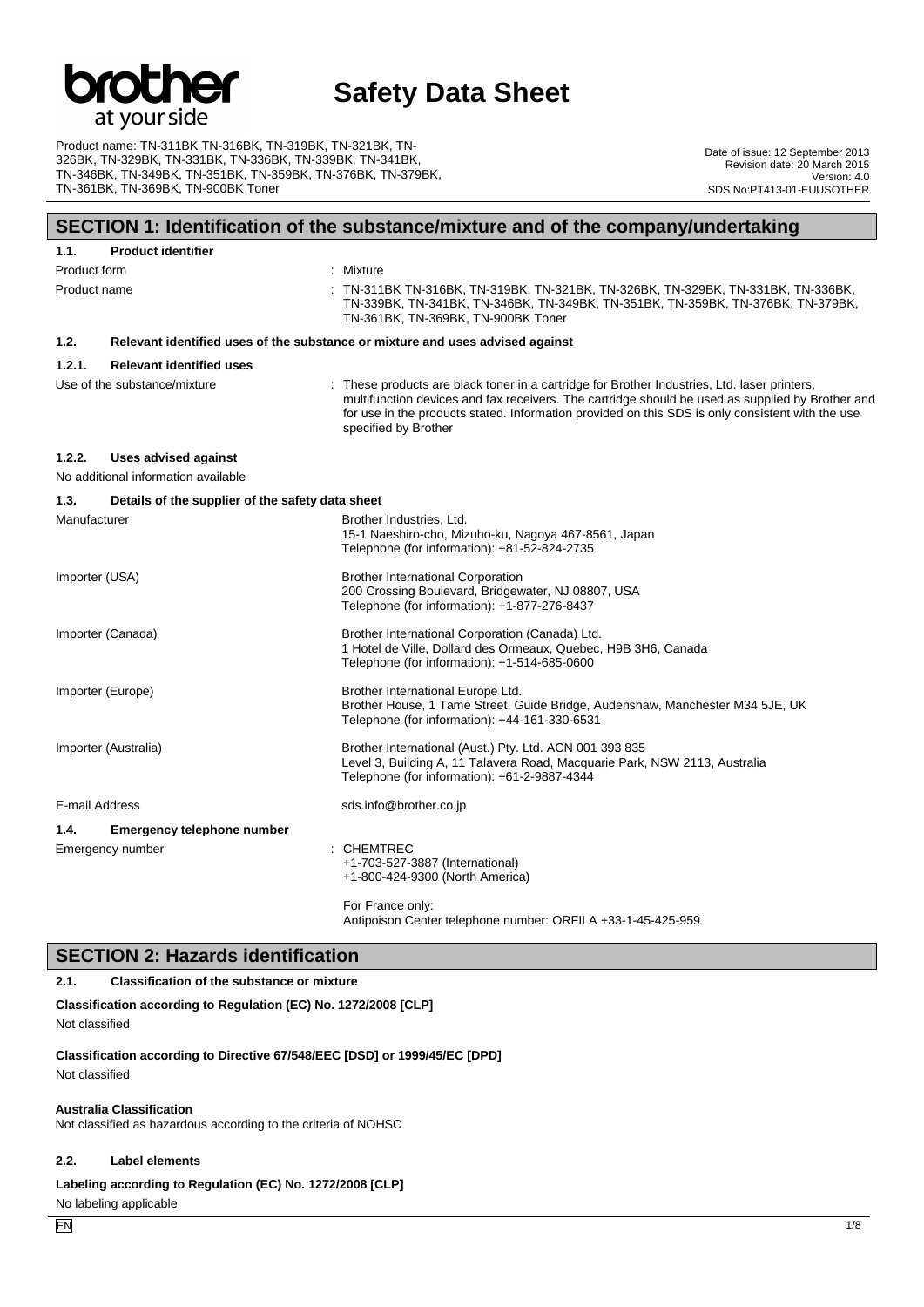

Product name: TN-311BK TN-316BK, TN-319BK, TN-321BK, TN-326BK, TN-329BK, TN-331BK, TN-336BK, TN-339BK, TN-341BK, TN-346BK, TN-349BK, TN-351BK, TN-359BK, TN-376BK, TN-379BK, TN-361BK, TN-369BK, TN-900BK Toner

Date of issue: 12 September 2013 Revision date: 20 March 2015 Version: 4.0 SDS No:PT413-01-EUUSOTHER

### **2.3. Other hazards**

This substance/mixture does not meet the PBT criteria of REACH, annex XIII

This substance/mixture does not meet the vPvB criteria of REACH, annex XIII

## **SECTION 3: Composition/information on ingredients**

### **3.2. Mixture**

| <b>Name</b>                 | <b>Product identifier</b>                 | $\%$      | <b>Classification</b><br>according to<br><b>Directive</b><br>67/548/EEC | <b>Classification</b><br>according to<br><b>Regulation (EC) No.</b><br>1272/2008 [CLP] |
|-----------------------------|-------------------------------------------|-----------|-------------------------------------------------------------------------|----------------------------------------------------------------------------------------|
| Styrene-acrylate copolymer  | (CAS No) 25767-47-9<br>$(EC no) -$        | 70 - 80   | Not classified                                                          | Not classified                                                                         |
| <b>Fatty Acid Ester</b>     | (CAS No) **<br>$(EC no) -$                | $10 - 20$ | Not classified                                                          | Not classified                                                                         |
| Carbon Black (bound)        | (CAS No) 1333-86-4<br>(EC no) 215-609-9   | $5 - 7$   | Not classified                                                          | Not classified                                                                         |
| <b>PMMA</b>                 | (CAS No) 9011-14-7<br>$(EC no) -$         | $1 - 3$   | Not classified                                                          | Not classified                                                                         |
| Silicon Dioxide (amorphous) | (CAS No) 112945-52-5<br>(EC no) 231-545-4 | < 2       | Not classified                                                          | Not classified                                                                         |
| Silicon Dioxide (amorphous) | (CAS No) 7631-86-9<br>(EC no) 231-545-4   | < 2       | Not classified                                                          | Not classified                                                                         |
| Silicon Dioxide (amorphous) | (CAS No) 844491-94-7<br>(EC no) 430-570-1 | $\lt$ 1   | Not classified                                                          | Not classified                                                                         |
| Styrene-acrylate Resin      | (CAS No) **<br>$(EC no) -$                | $\leq$ 1  | Not classified                                                          | Not classified                                                                         |

### \*\* CONFIDENTIAL

Full text of R- and H- phrases: see section 16

| <b>SECTION 4: First aid measures</b>                                |                                                                                                                                     |  |
|---------------------------------------------------------------------|-------------------------------------------------------------------------------------------------------------------------------------|--|
| Description of first aid measures<br>4.1.                           |                                                                                                                                     |  |
| First-aid measures general                                          | : If symptoms persist, obtain medical attention.                                                                                    |  |
| First-aid measures after inhalation                                 | Obtain medical attention. In case of accident by inhalation : remove casualty to fresh air and<br>keep at rest.                     |  |
| First-aid measures after skin contact                               | Remove contaminated clothing immediately and wash affected skin with plenty of water or soap<br>and water.                          |  |
| First-aid measures after eye contact                                | Obtain medical attention. If substance has got into the eyes, immediately wash out with plenty of<br>water for at least 15 minutes. |  |
| First-aid measures after ingestion                                  | Obtain immediate medical attention. Wash out mouth with water and give 100-200 ml of water to<br>drink.                             |  |
| Most important symptoms and effects, both acute and delayed<br>4.2. |                                                                                                                                     |  |
| Symptoms/injuries after inhalation                                  | : For large quantities: May cause irritation to the respiratory system. Increased difficulty in<br>breathing. Sneezing. Coughing.   |  |
| Symptoms/injuries after eye contact                                 | : May cause eye irritation.                                                                                                         |  |
| Symptoms/injuries after ingestion                                   | : May cause stomach ache. Unlikely route of exposure.                                                                               |  |
| 4.3.                                                                | Indication of any immediate medical attention and special treatment needed                                                          |  |

Treat symptomatically.

| <b>SECTION 5: Firefighting measures</b> |                                                       |                                                                         |
|-----------------------------------------|-------------------------------------------------------|-------------------------------------------------------------------------|
| 5.1.                                    | <b>Extinguishing media</b>                            |                                                                         |
|                                         | Suitable extinguishing media                          | : Extinguish preferably with dry chemical, carbon dioxide, water, foam. |
|                                         | Unsuitable extinguishing media                        | : Do not use water jet.                                                 |
| 5.2.                                    | Special hazards arising from the substance or mixture |                                                                         |
| Explosion hazard                        |                                                       | : May form explosible dust clouds in air.                               |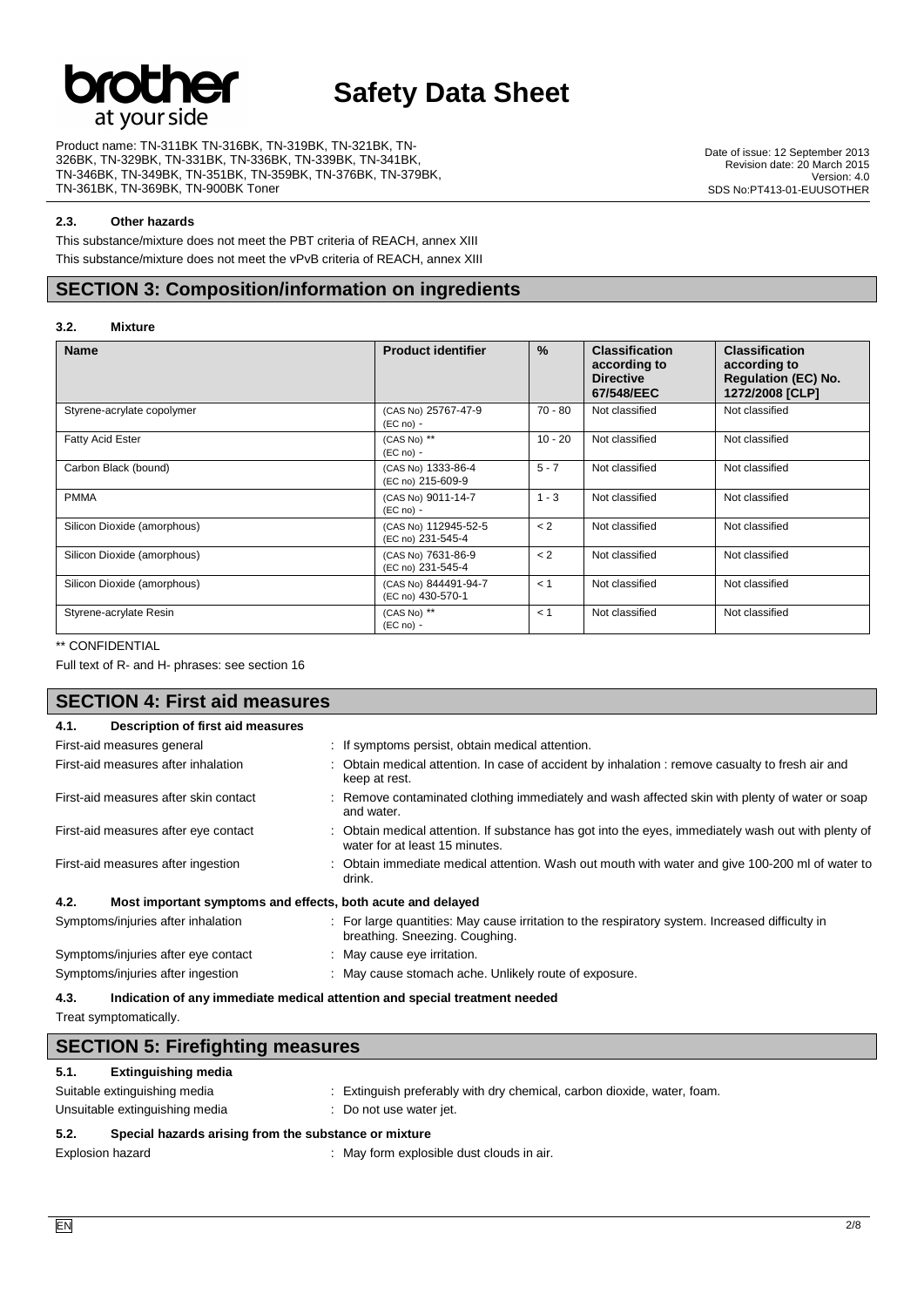

Product name: TN-311BK TN-316BK, TN-319BK, TN-321BK, TN-326BK, TN-329BK, TN-331BK, TN-336BK, TN-339BK, TN-341BK, TN-346BK, TN-349BK, TN-351BK, TN-359BK, TN-376BK, TN-379BK, TN-361BK, TN-369BK, TN-900BK Toner

Date of issue: 12 September 2013 Revision date: 20 March 2015 Version: 4.0 SDS No: PT413-01-EUUSOTHER

### **5.3. Advice for firefighters**

Firefighting instructions **interpresent of the Constant Constant** Do not use high-pressure water in order to prevent creating a dust cloud and spreading fire dust. Use appropriate respirator for carbon monoxide and carbon dioxide. Wear positive pressure selfcontained breathing apparatus (SCBA) during the attack phase of firefighting operations and during cleanup in enclosed or poorly ventilated areas immediately after a fire. Personnel not having suitable respiratory protection must leave the area to prevent significant exposure to toxic combustion gases from any source.

### **SECTION 6: Accidental release measures**

| 6.1.   | Personal precautions, protective equipment and emergency procedures                                                                   |                                                                                                                                      |
|--------|---------------------------------------------------------------------------------------------------------------------------------------|--------------------------------------------------------------------------------------------------------------------------------------|
| 6.1.1. | For non-emergency personnel<br>Emergency procedures                                                                                   | : Ensure adequate ventilation. Avoid contact with skin and eyes.                                                                     |
| 6.1.2. | For emergency responders<br>Emergency procedures                                                                                      | : Avoid generation of dust. Do not breathe dust. A suitable dust mask or dust respirator with filter<br>type A/P may be appropriate. |
| 6.2.   | <b>Environmental precautions</b><br>Prevent substance entering sewers. Washings must be prevented from entering surface water drains. |                                                                                                                                      |
| 6.3.   | Methods and material for containment and cleaning up                                                                                  |                                                                                                                                      |

#### Methods for cleaning up example of the spilt toner or remove it with a vacuum cleaner and transfer into a sealed container carefully. Sweep slowly to minimize generation of dust during cleanup. If a vacuum cleaner is used, the motor must be rated as dust explosion proof. Potential for very fine particles to be taken into the vacuum only to be passed back into the environment due to pore size in the bag or filter.

### **6.4. Reference to other sections**

SECTION 8: Exposure controls/personal protection. SECTION 13: Disposal considerations.

## **SECTION 7: Handling and storage**

### **7.1. Precautions for safe handling**

Precautions for safe handling state is a state of the reach of children. Avoid generation of dust. Avoid inhalation of high concentrations of dust. Avoid contact with eyes.

### **7.2. Conditions for safe storage, including any incompatibilities**

Storage conditions **Storage conditions** : Keep away from oxidizing agents.

## **7.3. Specific end use(s)**

These products are black toner in a cartridge for Brother Industries, Ltd. laser printers, multifunction devices and fax receivers. This cartridge should be used as supplied by Brother and for use in the products stated.

## **SECTION 8: Exposure controls/personal protection**

### **8.1. Control parameters**

| Carbon Black (bound) (1333-86-4) |                                        |                       |
|----------------------------------|----------------------------------------|-----------------------|
| Belgium                          | Local name                             | Carbone (noir de)     |
| Belgium                          | Limit value $(mg/m3)$                  | $3.5 \text{ mg/m}^3$  |
| Denmark                          | Local name                             | Carbon black          |
| Denmark                          | Limit (long-term) (mg/m <sup>3</sup> ) | $3.5 \text{ mg/m}^3$  |
| Denmark                          | Anmærkninger (DK)                      | К                     |
| Finland                          | Local name                             | Nokimusta             |
| Finland                          | HTP-arvo $(8h)$ (mg/m <sup>3</sup> )   | $3.5 \text{ mg/m}^3$  |
| Finland                          | HTP-arvo (15 min)                      | $7$ mg/m <sup>3</sup> |
| France                           | Local name                             | Noir de carbone       |
| France                           | $VME$ (mg/m <sup>3</sup> )             | $3.5 \text{ mg/m}^3$  |
| Ireland                          | Local name                             | Carbon black          |
| Ireland                          | OEL (8 hours ref) (mg/m <sup>3</sup> ) | $3.5 \text{ mg/m}^3$  |

m.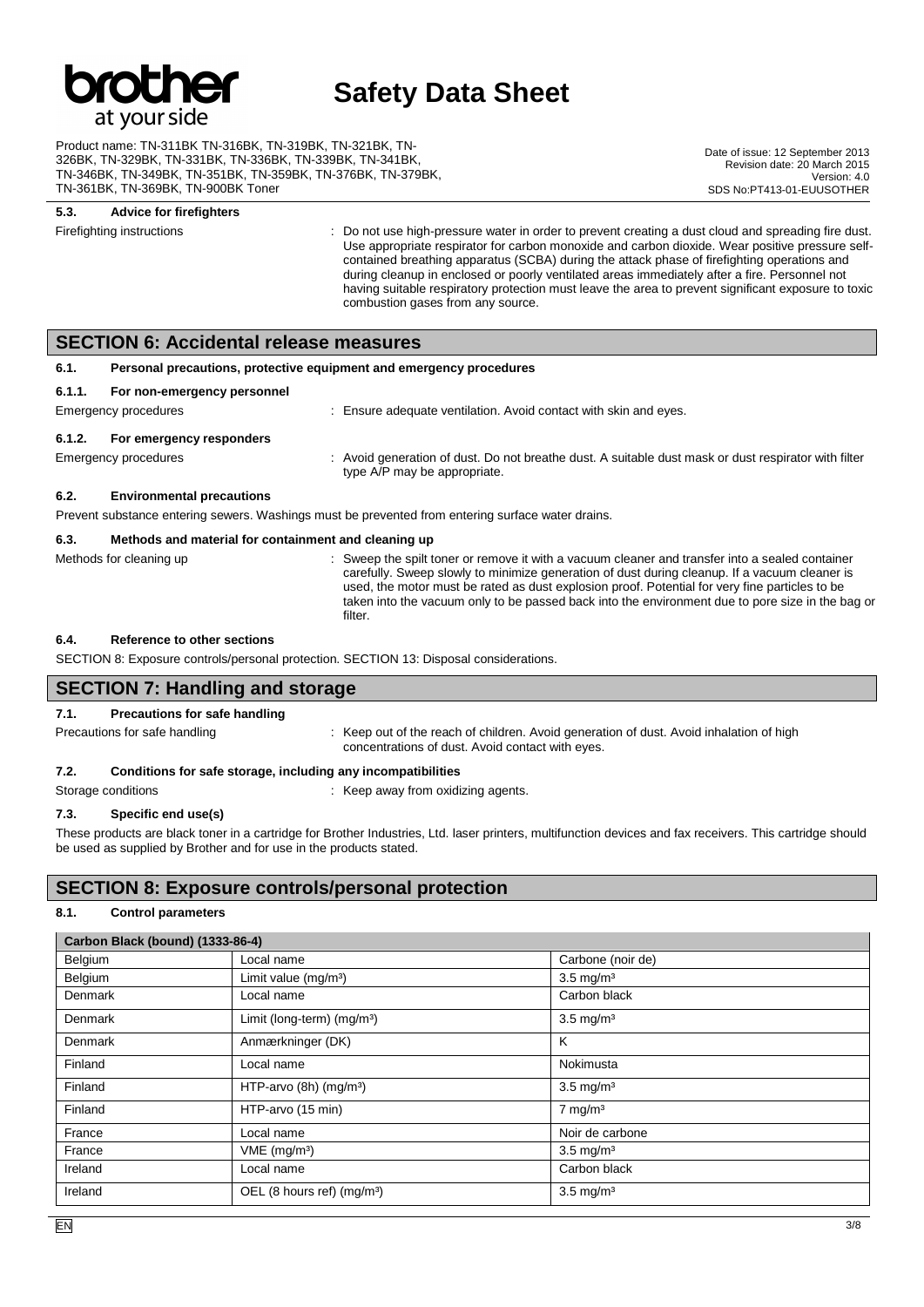

Product name: TN-311BK TN-316BK, TN-319BK, TN-321BK, TN-326BK, TN-329BK, TN-331BK, TN-336BK, TN-339BK, TN-341BK, TN-346BK, TN-349BK, TN-351BK, TN-359BK, TN-376BK, TN-379BK, TN-361BK, TN-369BK, TN-900BK Toner

Date of issue: 12 September 2013 Revision date: 20 March 2015 Version: 4.0 SDS No:PT413-01-EUUSOTHER

| Carbon Black (bound) (1333-86-4) |                                     |                                |
|----------------------------------|-------------------------------------|--------------------------------|
| Ireland                          | OEL (15 min ref) (mg/m3)            | $7 \text{ mg/m}^3$             |
| Portugal                         | Local name                          | Carbono, preto (Negro de fumo) |
| Portugal                         | OEL TWA (mg/m <sup>3</sup> )        | $3.5 \text{ mg/m}^3$           |
| Spain                            | Local name                          | Negro de humo                  |
| Spain                            | $VLA-ED$ (mg/m <sup>3</sup> )       | $3.5 \text{ mg/m}^3$           |
| Spain                            | <b>Notes</b>                        | véase Apartado 9               |
| United Kingdom                   | Local name                          | Carbon black                   |
| United Kingdom                   | WEL TWA (mg/m <sup>3</sup> )        | $3.5 \text{ mg/m}^3$           |
| United Kingdom                   | WEL STEL (mg/m <sup>3</sup> )       | $7$ mg/m <sup>3</sup>          |
| Norway                           | Local name                          | Carbon Black (lampesot)        |
| Norway                           | TWA (AN) (mg/m <sup>3</sup> )       | $3.5 \text{ mg/m}^3$           |
| USA - ACGIH                      | Local name                          | Carbon black                   |
| USA - ACGIH                      | ACGIH TWA (mg/m <sup>3</sup> )      | $3 \text{ mg/m}^3$             |
| USA - ACGIH                      | Remark (ACGIH)                      | <b>Bronchitis</b>              |
| USA - OSHA                       | Local name                          | Carbon black                   |
| USA - OSHA                       | OSHA PEL (TWA) (mg/m <sup>3</sup> ) | $3.5 \text{ mg/m}^3$           |

| Silicon Dioxide (amorphous) (7631-86-9) |                                                                 |                                      |  |  |
|-----------------------------------------|-----------------------------------------------------------------|--------------------------------------|--|--|
| Germany                                 | Local name                                                      | Kieselsäuren, amorphe                |  |  |
| Germany                                 | TRGS 900 Occupational exposure limit value (mg/m <sup>3</sup> ) | $4 \text{ mg/m}^3$                   |  |  |
| Latvia                                  | Local name                                                      | Silīcija dioksīds                    |  |  |
| Latvia                                  | OEL TWA (mg/m <sup>3</sup> )                                    | 1 mg/m $3$                           |  |  |
| USA - OSHA                              | OSHA PEL (TWA) (mg/m <sup>3</sup> )                             | 20 mg/m <sup>3</sup> 20mppcf 80%SiO2 |  |  |

### **Silicon Dioxide (amorphous) (112945-52-5)** USA - OSHA **DRA ACCESSION** OSHA PEL (TWA) (mg/m<sup>3</sup>) 20 mg/m<sup>3</sup> 20 mg/m<sup>3</sup> 20 mg/m<sup>3</sup> 20 mg/m<sup>3</sup> 20 mg/m<sup>3</sup> 20 mg/m<sup>3</sup> 20 mg/m<sup>3</sup> 20 mg/m<sup>3</sup> 20 mg/m<sup>3</sup> 20 mg/m<sup>3</sup> 20 mg/m<sup>3</sup> 20 mg/m<sup>3</sup> 20 mg/m<sup>3</sup> 20 mg/m<sup>3</sup> 20 mg/m<sup>3</sup> 20 mg

| Silicon Dioxide (amorphous) (844491-94-7) |                                     |                                      |
|-------------------------------------------|-------------------------------------|--------------------------------------|
| USA - OSHA                                | OSHA PEL (TWA) (mg/m <sup>3</sup> ) | 20 mg/m <sup>3</sup> 20mppcf 80%SiO2 |

### **8.2. Exposure controls**

- Appropriate engineering controls : Good general ventilation should be sufficient under normal use.
- Personal protective equipment : Not normally required. For use other than in normal operating procedures (such as in the event of large spill), the following should be applied:

- Hand protection **intervalse and protective gloves**.
- Eye protection **in the case of the CO** state state of the Safety goggles.

Skin and body protection : Long sleeved clothing and long pants.

- Respiratory protection : Dust mask. (Large spillages: Respirator).
- Environmental exposure controls : Avoid release to the environment.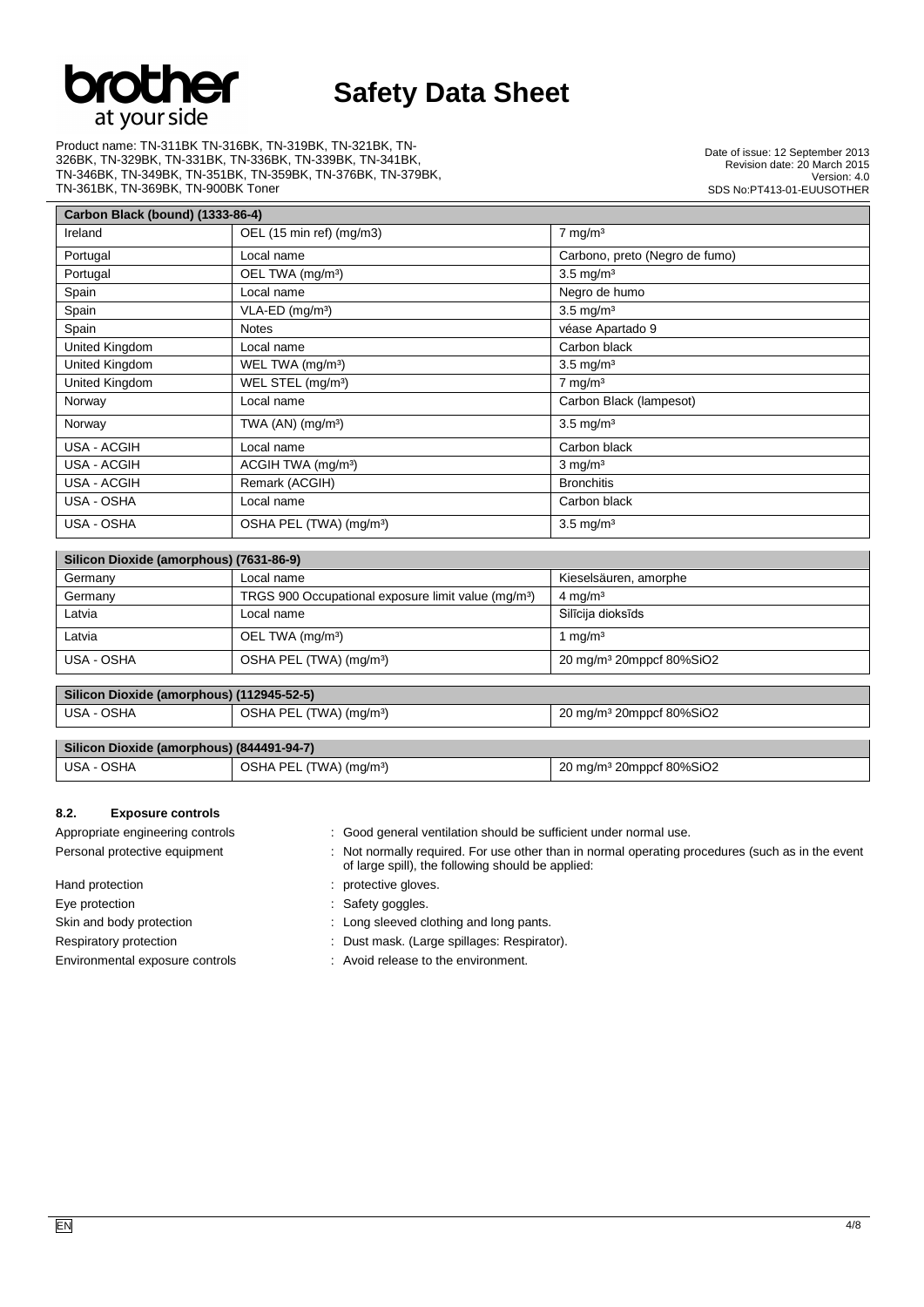

Product name: TN-311BK TN-316BK, TN-319BK, TN-321BK, TN-326BK, TN-329BK, TN-331BK, TN-336BK, TN-339BK, TN-341BK, TN-346BK, TN-349BK, TN-351BK, TN-359BK, TN-376BK, TN-379BK, TN-361BK, TN-369BK, TN-900BK Toner

## **SECTION 9: Physical and chemical properties**

### **9.1. Information on basic physical and chemical properties**

| <b>INTERNATION OF BROOK PHYSICAL AND CHEMICAL PLOPERIES</b> |                                                                                               |
|-------------------------------------------------------------|-----------------------------------------------------------------------------------------------|
| Physical state                                              | : Solid                                                                                       |
| Appearance                                                  | Powder                                                                                        |
| Color                                                       | <b>Black</b>                                                                                  |
| Odor                                                        | odorless                                                                                      |
| Odor threshold                                              | No information available                                                                      |
| pH                                                          | Not applicable                                                                                |
| Relative evaporation rate (butyl acetate=1)                 | No information available                                                                      |
| Relative evaporation rate (ether=1)                         | Not available                                                                                 |
| Melting point                                               | No information available                                                                      |
| Freezing point                                              | No information available                                                                      |
| Boiling point                                               | Not applicable                                                                                |
| Flash point                                                 | Not applicable                                                                                |
| Auto-ignition temperature                                   | No information available                                                                      |
| Decomposition temperature                                   | Not available                                                                                 |
| Flammability (solid, gas)                                   | Not applicable                                                                                |
| Vapor pressure                                              | Not applicable                                                                                |
| Relative vapor density at 20 °C                             | Not applicable                                                                                |
| Relative density                                            | No information available                                                                      |
| Relative density of saturated gas/air mixture               | No information available                                                                      |
| Solubility                                                  | Insoluble in water                                                                            |
| Log Pow                                                     | No information available                                                                      |
| Log Kow                                                     | No information available                                                                      |
| Viscosity, kinematic                                        | Not applicable                                                                                |
| Viscosity, dynamic                                          | Not applicable                                                                                |
| Explosive properties                                        | Explosive limits of toner particles suspended in air approximately equal to that of coal dust |
| Oxidizing properties                                        | No information available                                                                      |
| <b>Explosion limits</b>                                     | No information available                                                                      |
|                                                             |                                                                                               |

### **9.2. Other information**

No additional information available

# **SECTION 10: Stability and reactivity**

### **10.1. Reactivity**

No information available.

### **10.2. Chemical stability**

Stable.

**10.3. Possibility of hazardous reactions**

No information available.

### **10.4. Conditions to avoid**

Keep at temperature not exceeding 200 °C. Avoid friction, sparks, or other means of ignition.

### **10.5. Incompatible materials**

Strong oxidizing agents.

### **10.6. Hazardous decomposition products**

Carbon monoxide. Carbon dioxide. Nitrogen oxides.

Date of issue: 12 September 2013 Revision date: 20 March 2015 Version: 4.0 SDS No:PT413-01-EUUSOTHER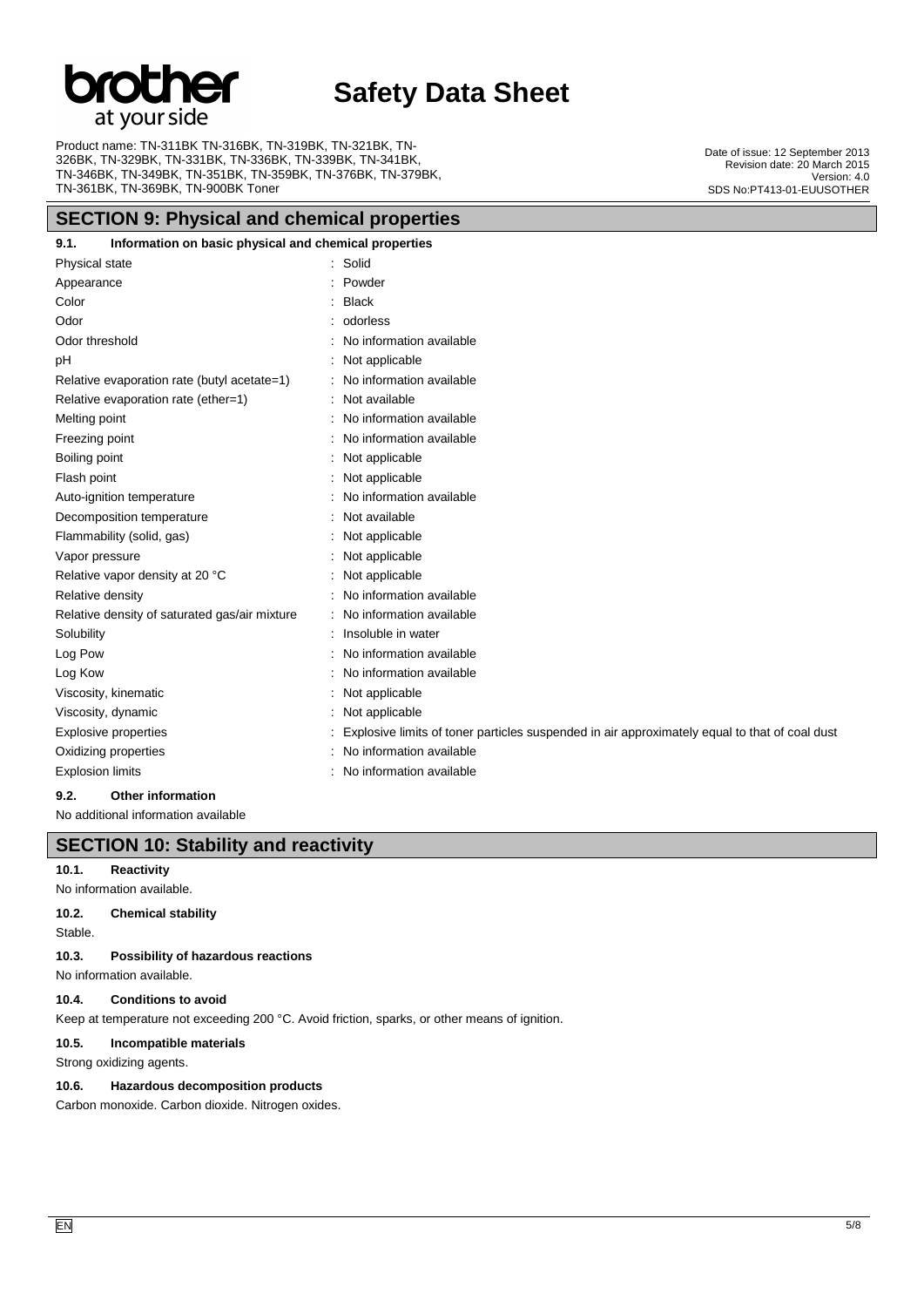

Product name: TN-311BK TN-316BK, TN-319BK, TN-321BK, TN-326BK, TN-329BK, TN-331BK, TN-336BK, TN-339BK, TN-341BK, TN-346BK, TN-349BK, TN-351BK, TN-359BK, TN-376BK, TN-379BK, TN-361BK, TN-369BK, TN-900BK Toner

## **SECTION 11: Toxicological information**

Date of issue: 12 September 2013 Revision date: 20 March 2015 Version: 4.0 SDS No:PT413-01-EUUSOTHER

| 11.1.<br>Information on toxicological effects         |                                                                                                                                                                                                                                                                                                                                                                                                                                                                                                                                                                                                                                                                                                                                                                                                                 |
|-------------------------------------------------------|-----------------------------------------------------------------------------------------------------------------------------------------------------------------------------------------------------------------------------------------------------------------------------------------------------------------------------------------------------------------------------------------------------------------------------------------------------------------------------------------------------------------------------------------------------------------------------------------------------------------------------------------------------------------------------------------------------------------------------------------------------------------------------------------------------------------|
| Acute toxicity                                        | : Not classified                                                                                                                                                                                                                                                                                                                                                                                                                                                                                                                                                                                                                                                                                                                                                                                                |
| LD50 oral rat<br>LC50 inhalation rat (mg/l)           | $>$ 2000 mg/kg (OECD 420 method)<br>$> 5.2$ mg/l/4h (OECD 436 method)                                                                                                                                                                                                                                                                                                                                                                                                                                                                                                                                                                                                                                                                                                                                           |
| Skin corrosion/irritation                             | : Non-irritant. (OECD 404 method)<br>pH: Not applicable                                                                                                                                                                                                                                                                                                                                                                                                                                                                                                                                                                                                                                                                                                                                                         |
| Serious eye damage/irritation                         | : Minimal irritant to the eye. (OECD 405 method)<br>pH: Not applicable                                                                                                                                                                                                                                                                                                                                                                                                                                                                                                                                                                                                                                                                                                                                          |
| Respiratory or skin sensitization                     | : It is not a skin sensitizer. (OECD 429 method)                                                                                                                                                                                                                                                                                                                                                                                                                                                                                                                                                                                                                                                                                                                                                                |
| Germ cell mutagenicity                                | : AMES test : Negative. (OECD 471 method)                                                                                                                                                                                                                                                                                                                                                                                                                                                                                                                                                                                                                                                                                                                                                                       |
| Carcinogenicity                                       | Carbon Black: In 1996, the IARC re-evaluated carbon black as a Group 2B carcinogen (possible<br>human carcinogen). This classification is given to chemicals, for which there is inadequate<br>human evidence, but sufficient animal evidence on which to base an opinion of carcinogenicity.<br>The classification is based upon the development of lung tumors in rats receiving chronic<br>inhalation exposures to free carbon black at levels that induce particle overload of the lung.<br>Studies performed in animal models other than rats did not show any association between<br>carbon black and lung tumors. Moreover, a two-year cancer bioassay using a typical toner<br>preparation containing carbon black demonstrated no association between toner exposure and<br>tumor development in rats. |
|                                                       | Other ingredients of this product have not been classified as carcinogens according to IARC<br>monographs, NTP and OSHA                                                                                                                                                                                                                                                                                                                                                                                                                                                                                                                                                                                                                                                                                         |
| Reproductive toxicity                                 | : Not classified                                                                                                                                                                                                                                                                                                                                                                                                                                                                                                                                                                                                                                                                                                                                                                                                |
| Specific target organ toxicity (single exposure)      | : Not classified                                                                                                                                                                                                                                                                                                                                                                                                                                                                                                                                                                                                                                                                                                                                                                                                |
| Specific target organ toxicity (repeated<br>exposure) | : Not classified                                                                                                                                                                                                                                                                                                                                                                                                                                                                                                                                                                                                                                                                                                                                                                                                |
| Aspiration hazard                                     | : Not classified                                                                                                                                                                                                                                                                                                                                                                                                                                                                                                                                                                                                                                                                                                                                                                                                |

# **SECTION 12: Ecological information**

**12.1. Toxicity**

### **Carbon Black (bound) (1333-86-4)**

| EC50 Daphnia                            | > 5600 mg/l 24 h (Daphnia magna)                |  |
|-----------------------------------------|-------------------------------------------------|--|
| Silicon Dioxide (amorphous) (7631-86-9) |                                                 |  |
| LC50 fish                               | 5000 mg/l 96 h static (Brachydanio rerio)       |  |
| EC50 Daphnia                            | 7600 mg/l 48 h (Ceriodaphnia dubia)             |  |
| EC50 other aquatic organisms 1          | 440 mg/l 72 h (Pseudokirchneriella subcapitata) |  |

### **12.2. Persistence and degradability**

| Persistence and degradability |                                  | No information available.                            |
|-------------------------------|----------------------------------|------------------------------------------------------|
| 12.3.                         | <b>Bioaccumulative potential</b> |                                                      |
| Log Pow<br>Log Kow            |                                  | No information available<br>No information available |
| 12.4.                         | <b>Mobility in soil</b>          |                                                      |
| Ecology - soil                |                                  | No information available.                            |

### **12.5. Results of PBT and vPvB assessment**

This substance/mixture does not meet the PBT criteria of REACH, annex XIII This substance/mixture does not meet the vPvB criteria of REACH, annex XIII

### **12.6. Other adverse effects**

Other adverse effects in the state of the state of the state of the state of the state of the state of the state of the state of the state of the state of the state of the state of the state of the state of the state of th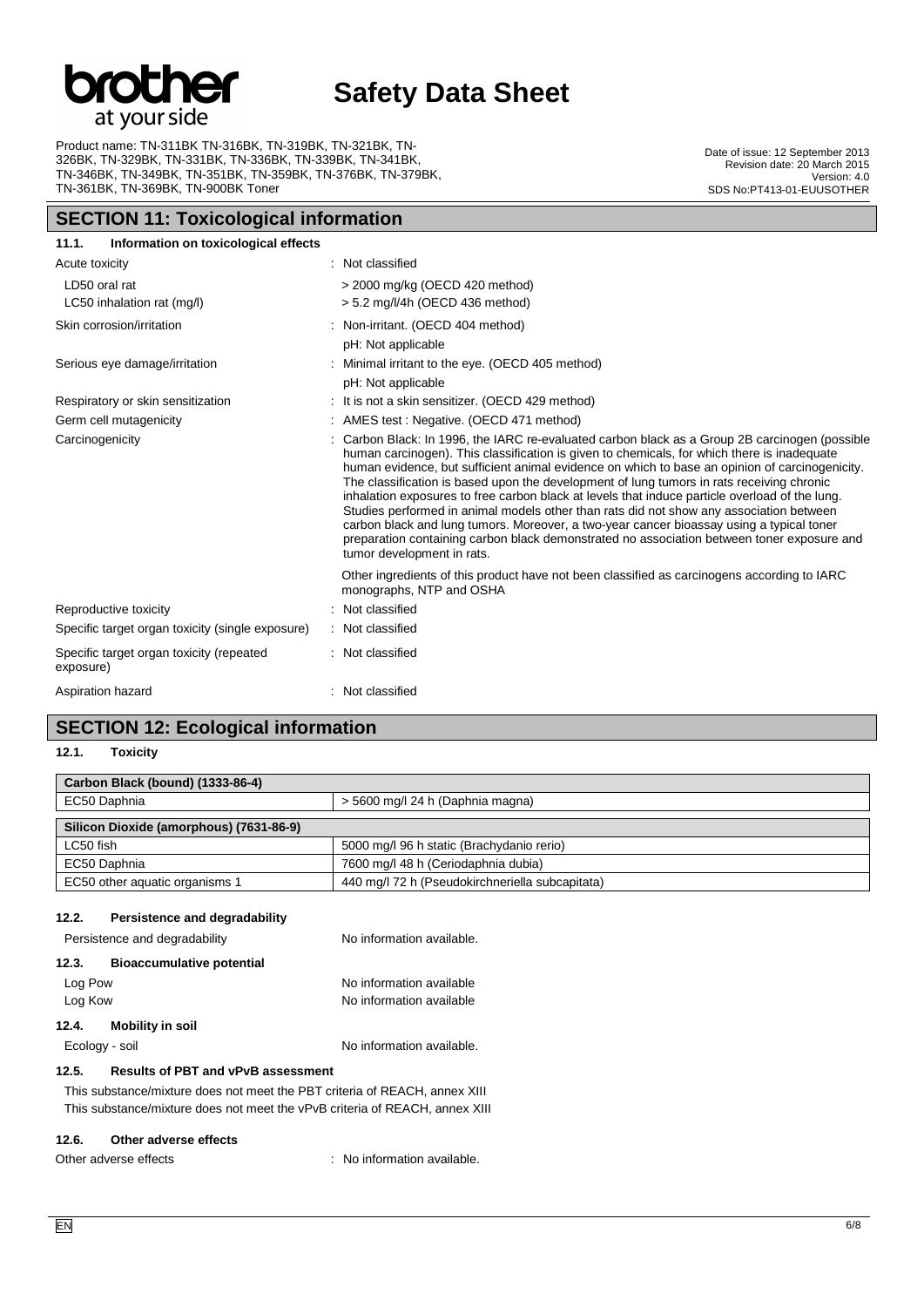

Product name: TN-311BK TN-316BK, TN-319BK, TN-321BK, TN-326BK, TN-329BK, TN-331BK, TN-336BK, TN-339BK, TN-341BK, TN-346BK, TN-349BK, TN-351BK, TN-359BK, TN-376BK, TN-379BK, TN-361BK, TN-369BK, TN-900BK Toner

## **SECTION 13: Disposal considerations**

### **13.1. Waste treatment methods**

Waste disposal recommendations : Do not put toner or toner cartridges into a fire, this can cause fire to spread with the risk of causing burn injuries. Shred toner cartridges in a dust/explosion controlled environment. Finely dispersed particles may form explosive mixtures in the air. Dispose in accordance with federal, state and local regulations.

## **SECTION 14: Transport information**

|                                        | In accordance with ADR / IMDG / IATA / DOT / UN |        |  |  |
|----------------------------------------|-------------------------------------------------|--------|--|--|
| 14.1.                                  | <b>UN number</b>                                |        |  |  |
|                                        | Not regulated for transport                     |        |  |  |
| 14.2.                                  | UN proper shipping name                         |        |  |  |
| Proper Shipping Name (ADR/RID)<br>None |                                                 |        |  |  |
| Proper Shipping Name (IATA)<br>None    |                                                 |        |  |  |
| Proper Shipping Name (IMDG)            |                                                 | : None |  |  |
|                                        |                                                 |        |  |  |
| 14.3.                                  | Transport hazard class(es)                      |        |  |  |
| Not applicable                         |                                                 |        |  |  |
| 14.4.                                  | Packing group                                   |        |  |  |
| Not applicable                         |                                                 |        |  |  |
| 14.5.                                  | <b>Environmental hazards</b>                    |        |  |  |
| Other information<br>: None            |                                                 |        |  |  |
| 14.6.                                  | Special precautions for user                    |        |  |  |
| Special transport precautions<br>None  |                                                 |        |  |  |
|                                        | 14.6.1. Overland transport                      |        |  |  |
| No additional information available    |                                                 |        |  |  |
| 14.6.2.                                | <b>Transport by sea</b>                         |        |  |  |
|                                        | No additional information available             |        |  |  |
|                                        |                                                 |        |  |  |

**14.6.3. Air transport** No additional information available

### **14.7. Transport in bulk according to Annex II of MARPOL 73/78 and the IBC Code**

IBC code : Not applicable

## **SECTION 15: Regulatory information**

**15.1. Safety, health and environmental regulations/legislation specific for the substance or mixture**

### **15.1.1. EU-Regulations**

No REACH Annex XVII restrictions Contains no REACH candidate substance

### **15.1.2. National regulations**

Regional legislation : EU:Not classified as dangerous for supply/use. (1999/45/EC)

USA: All chemical substances contained in this product are and had been listed on the TSCA Chemical Substances Inventory, and none is subject to any of the following TSCA requirements: section 4 test rules; proposed or final section 5(a)(2) significant new use rules; section 5(e) consent orders; section 8(a) preliminary assessment information rules; and section 8(d) health and safety data reporting rules.

Canada: WHMIS: Not applicable. (Manufactured article).

Date of issue: 12 September 2013 Revision date: 20 March 2015 Version: 4.0 SDS No: PT413-01-EUUSOTHER